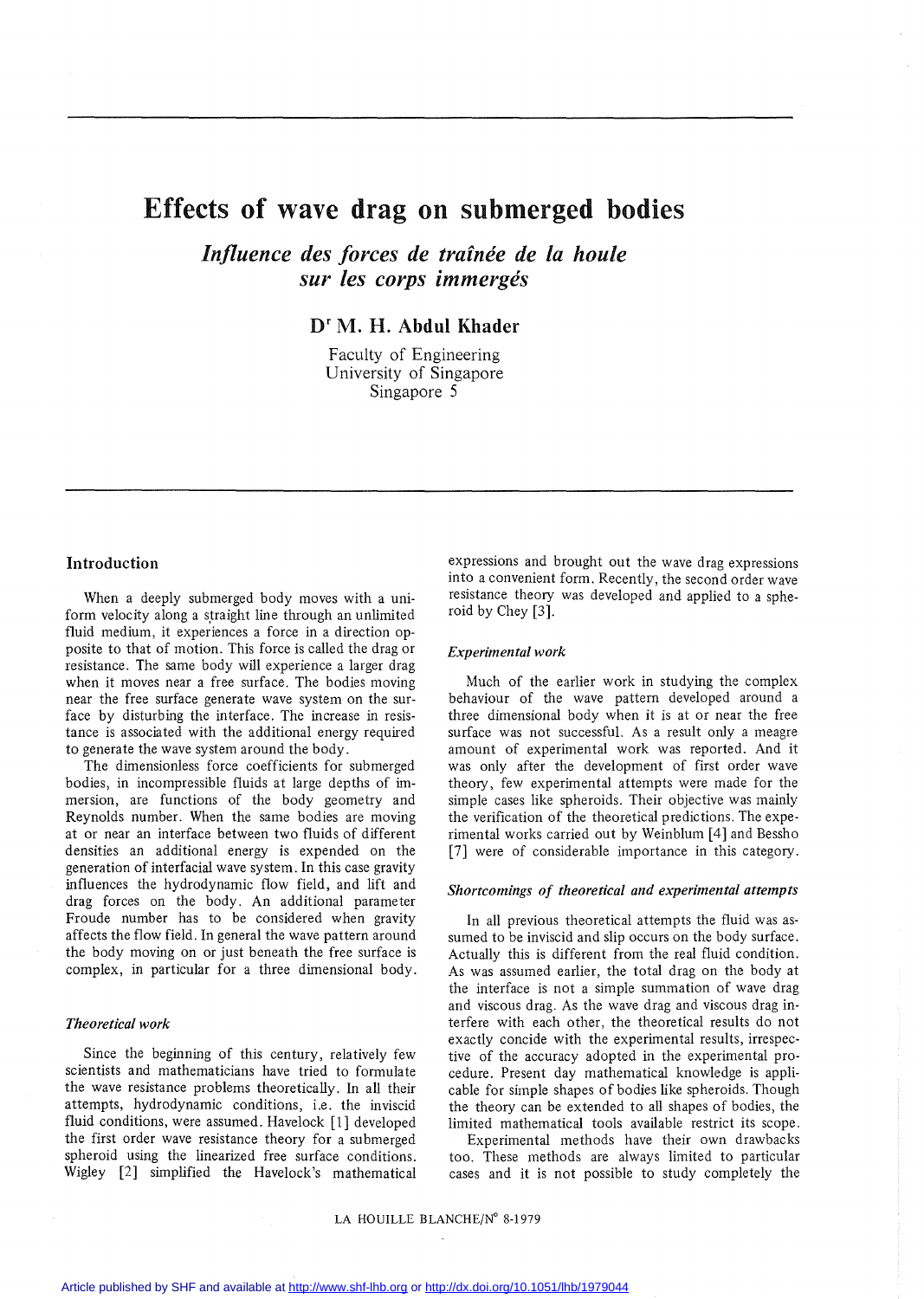general behaviour of interfacial wave system. One of the serious drawbacks of the experimental studies is the interference of supporting mechanism with the flow field around the body, which adds an additional complexity to the problem.

Havelock [1] developed the first order wave resistance theory for a submerged spheroid, using the Iinearized free surface condition. For an infinitely deep submerged spheroid moving along the major axis at constant forward speed, the velocity potential may be expressed by distributed sources or doublets along the major axis of symmetry between the forward focus and aft focus.

From this body singularity he obtained the first order external velocity potential which consists of images in the upper half space. The complete first order velocity potential, which is the sum of the velocity potential for the first order body singularity and the first order external potential, satisfies the Iinearized free surface condition.

The importance of Wigley's [2] work lies in the approximations made in order to simplify the mathematical expressions derived by Havelock. Any solid of revolution can be represented by a line distribution of sources along its axis, while it is not easy to find the distribution appropriate to a given form, by successive trials of reasonable distributions.

The approximations made by Wigley was that the velocities in the free surface, induced by the motion of the body are so small compared to the speed of the body. The squares of the ratio between induced velocity at the free surface and the body velocity may be neglected. This assumption simplifies the boundary condition at the free surface, and it is then possible to find an expression for the velocity potential of a source in the presence of a free surface.

Wigley [2] presented numerical results in nondimensional form for a spheroid. The parameters are coefficient of wave drag, Froude number and depth of submergence to length ratio  $f/1$ . The results are shown in Figure 1. 1t can be seen from the Figure 1 that the coefficient of wave drag increases rapidly upto the Froude number 0.5 and drops down in an exponential form after Froude number 0.55 onwards. Magnitude of wave drag increases as the f/l ratio decreases.

The first order velocity potential represents a flow



Figure  $1$  – The coefficient of wave resistance of a submerged spheroid.

about a distorted spheroid near the free surface. The spheroid is distorted because, when the induced velocity due to the first order external velocity potential is added vectorially to the flow velocity induced by the first order body singularity subjected to a uniform flow, the resultant flow velocity at the surface of the spheroid is no longer tangential to that surface. For the velocity potential to represent a flow about the original undisturbed spheroid, nonuniform strength of sources or doublets and nonlinear free surface conditions must be considered.

Chey [3] assumed nonIinear free surface condition and nonuniform distribution of sources, and formulated wave resistance equations for a spheroid. The contribution to the wave resistance from the second order body singularity and the nonlinear effect of the free surface condition decreases as the depth of submergence of the spheroid increases.

Weinblum [4], [5] conducted experiments on a spheroid model of length to diameter ratio 8 at Berlin towing tank. The model was 4.0 m long. The highest Froude number in the test was 0.4. The results showed that the free surface disturbance disappears at the depth of submergence to diameter ratio 4 to 5 for the slender spheroid.

Hughes [6] proposed a methodology for analysing the experimental data and to separate the wave resistance. This method, in effect, assumed that the viscous drag due to form effect at deep submergence is equal to that at a finite submergence. Strictly speaking, this is not true. The wavy pattern of the free surface is bound to influence the characteristics of the boundary layer. Also a thick boundary layer near the stern will definitely alter the surface wave shape in the vicinity of the stern. The interference effect between the boundary layer and the surface wave depends on the body shape as weil as depth of submersion.

Bessho [7] in 1961 measured the resistance of a spheroid model of length to diameter ratio 8.06. The model was 2.4 m long. It was suspended by a strut which had an ogive cross-section with 11.78 cm chord and 1.78 cm thick.

Chey [3] conducted experiments on a spheroid with length to diameter ratio of 8. The length of the model was 1.42 m and the diameter at the mid section was 17.78 cm. The model was suspended by means of wires with diameter 0.078 cm. The drag on the body was measured by two drag balances fixed to a moving trolley.

The theoretical results evolved by first order wave theory ranges 10 % deviation at higher Froude number and at depths greater than body diameter. First order wave theory fails to predict the wave resistance on three dimensional axisymmetric bodies on the surface and just beneath the surface.

# **Experimental investigation**

The objective of the experimental work is to study the behaviour of the free surface interference on the drag of three dimensional bodies. The bodies chosen are of two types.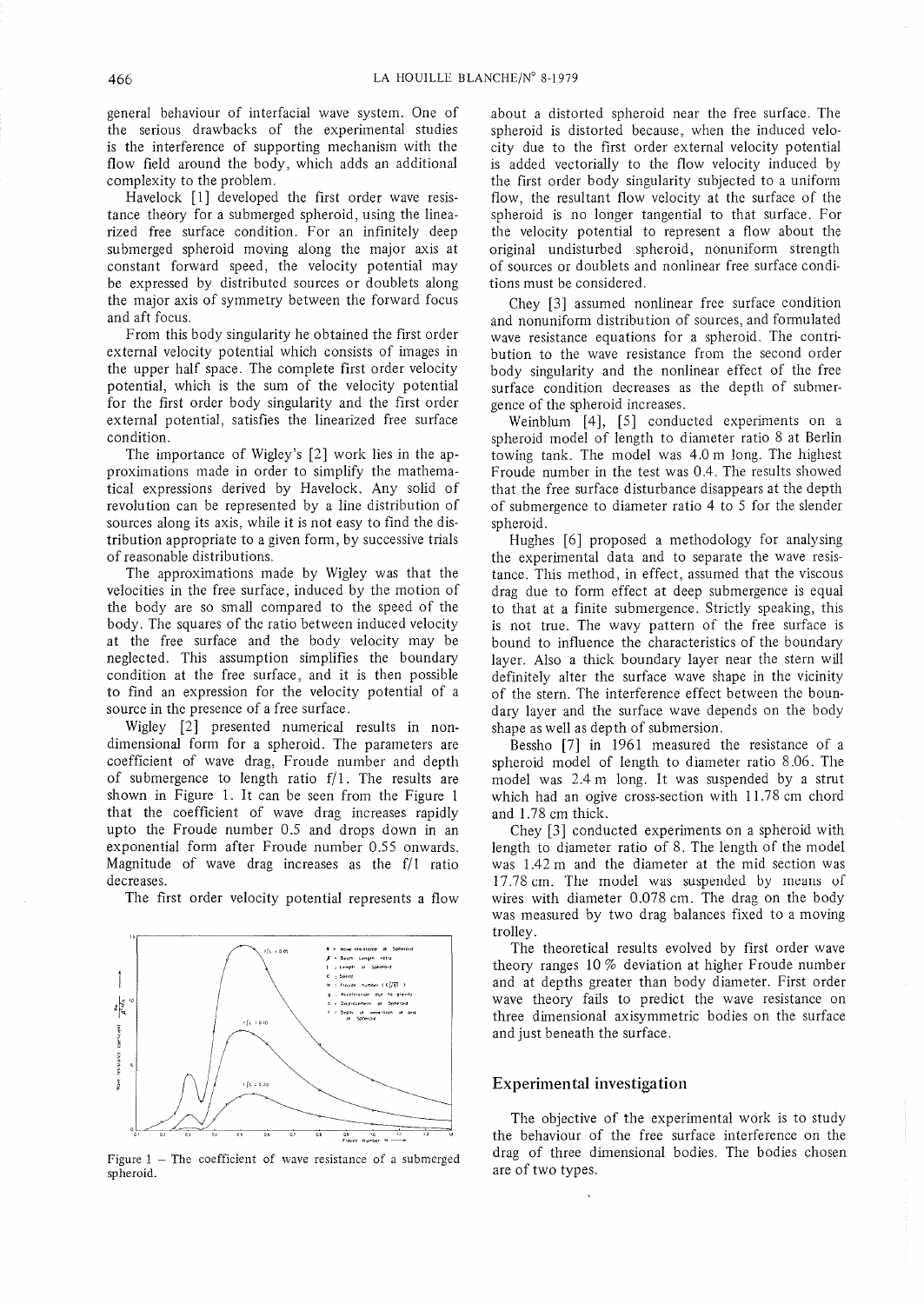- (i) Ellipsoidal bodies of length  $0.7$  m, 1 m and  $1.4$  m  $L/B = 7$ .
- (ii) Hydrodynamic body of length  $0.4$  m  $L/B = 4$  and  $L/C = 3$ .

It is also the objective of the present experimental investigation to compare the experimental results of the above three ellipsoidal bodies with the analytical results ofWigley's [2] first order wave theory.

The experimental work is carried out in the Towing Tank of the Hydraulic Engineering Laboratory, Indian Institute of Technology, Madras.

## *Strut and body system*

Preliminary experiments are conducted on the ellipsoid model of length 0.7 m. The model is fixed to the end of a streamlined strut of transverse length 0.2 m and thickness 0.02 m. The other end of the strut is fixed to a single component drag balance. Drag is measured at different depths of submergence for various velocities using the drag balance. The working of the drag balance is based on the strain gauge principle. This instrument is sensitive up to 12 grams and it can be used up to a horizontal force of 10 Kg. The following assumption is made in this approach.

The total drag measured on the body and the strut system is equal to the summation of the drag on the body and the drag on the strut measured individually. This in turn means that the flow field around the body and strut behaves independently. The two flow fields do not interfere with each other.

Experiments are conducted for drag at different depths and speeds. Experiments are repeated for the same depths, keeping the strut alone and the drag forces are measured without the body. Drag of the body for aIl the depths and speeds is separated from that of the combined system.

The following results are derived from the above experimental investigations.

- (i) Drag coefficients of the strut when it is tested alone is found to be a function of aspect ratio (depth of submergence/strut transverse length). Drag per unit length of the strut decreases as the depth of submergence increases.
- $(ii)$  At larger depths of immersion, the percentage of drag on the strut is more in comparison to the body drag in the combined system.
- (iii) At shallow submergence, drag on the strut includes the wave effect caused by the body.

The above observations reveal that the combined behaviour of body and strut is a complex phenomena. The drag coefficients calculated for the body are found to be irregular. The drag on the strut at the free surface in the combined system includes the wave effect which is a considerable quantity.

#### *Shear casing around the strut*

This method includes the improvements made to avoid the strut behaviour from the measuring system. An aluminium coyer is made around the strut leaving a gap of 2 mm on the periphery of the strut. This alu-

minium casing covers the strut and takes the forces coming on to the strut. This casing is separately connected to the trolley so that the forces coming on to the shear casing is transfered to the trolley independently. The assumption involved in this approach is that the drag recorded by the drag balance is that of the body only. The interesting result obtained in this investigation is that the drag observed on the body for a constant depth of immersion changes with the position of shear casing. A decrease in drag is observed when the shear casing is moving away from the body. Actually this should cause an increase in drag involved due to the additional projection of strut in the measurement. The decrease is observed only for a certain distance of shear casing, afterwards an increase is observed. From these observations it can be concluded that the body drag is effected by the shear cover, causing an interference with the flow field around the body.

## *Wire suspension mechanism*

To avoid the complications caused by the strut mechanism, completely a different method is tried in which the body is suspended by wires. To overcome the buoyancy forces, heavy loads are inserted within the bodies. The wires are kept in tension when the bodies are under water. Two wires are connected to each end of the model forming "V" shape. The other ends of the wires are fixed to a sliding frame. Sliding frame is connected to a two component drag balance. When the trolley is in motion, the drag force experienced by the body moves the sliding frame. The movement of the frame is arrested by balancing it with weights. The advantage of this method is in the replacement of strut by very thin wires (0.7 mm dia) whose interference with the flow around the body is negligibly small.

#### *Preparation of the models*

The ellipsoidal models of length 0.7 m, 1 m and 1.4 m, and the hydrodynamic body of length 0.4 m are made of wood. Additional weights are necessary to maintain the models' negative buoyancy during the experiment. To avoid the heeling effect of the body in the axial motion, weights are addeù alung a single line normal to the centroidal axis. Added weights are symmetric about central transverse plane. Radial drills are made on the body along a single line parallel to the centroidal axis. The depth of the holes are maintained same for the holes equidistant from the mid-transverse section. Molten lead is poured into the holes. After solidification of the molten lead, the holes are packed with wood. Smooth surface finish is given with sand paper.

#### *Dynamic force balance*

A dynamic force balance, which is a mechanical system, is designed and fabricated exclusively to measure the drag forces on the bodies under investigation. The main objective of this instrument is to work sensitively for the range of forces from 50 grams to 4000 grams,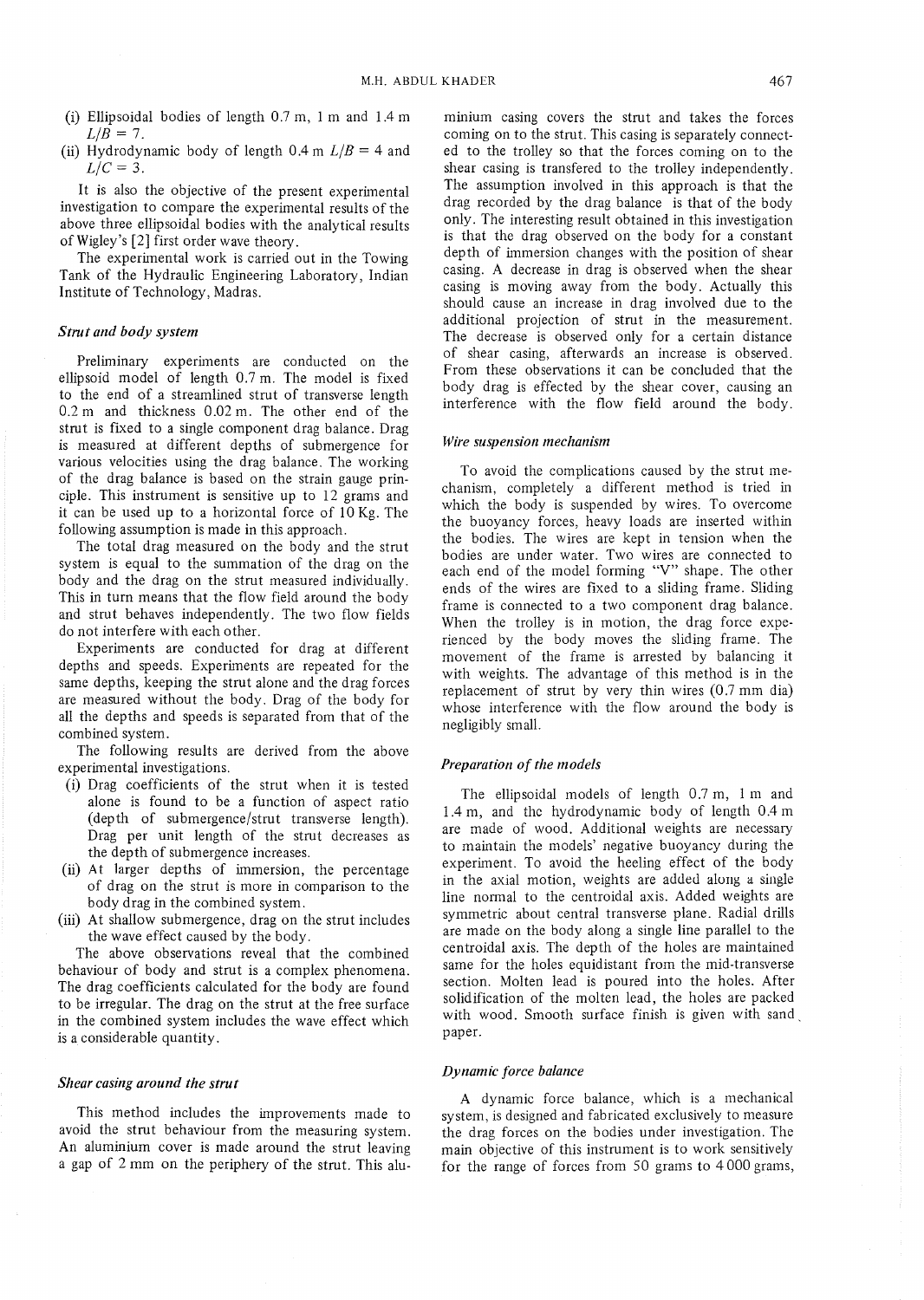within an accuracy of less than one percent. The instrument is provided with an adjustable wire fixing arrangement (Fig. 2). The depth of submergence of the suspended bodies can be adjusted as per the requirement with the above wire fixing arrangement. The balance consists of a fixed frame and a movable frame. The above two frames are hinges by two suspension frames. A balancing beam is provided at the centre of the instrument. The balancing beam is hinged to the moving frame as weIl as the fixed frame. An indicator is fixed to the free end of the balancing beam. A counter needle is also provided to magnify the deflection of the balancing beam. When the body is in axial motion, the resistance on the body will be transfered to the movable frame. This in turn moves the central balancing beam.



Figure  $2 -$  Dynamic force balance.

## *Experimental procedure*

Models are suspended to the movable frame of the dynamic force balance. Depth of immersion of the body at the forward and aft ends of the body are checked to be the same for every depth. Thc models are checked for longitudinal alignment with reference to the trolley.

The important measurements involved in these experiments are:

- (i) Drag on the models,
- (ii) Velocity of the carriage,
- (iii) Depth of submergence of the model, and
- (iv) Temperature of the tank water.

Drag on the model is measured by suspending weights and creating tension in the spring balance by operating the micrometer head.

## *Experimental results*

Drag tests are conducted on three ellipsoidal models of length  $0.7$  m, 1 m and 1.4 m and one hydrodynamic body of length 0.4 m. These tests are conducted in the velocity range of  $1 \text{ m/sec}$  to  $2.5 \text{ m/sec}$ . For velocities greater than  $2.5$  m/sec, sagging effect is observed on the suspended wires and the bodies are found to be unstable during their course of run. Maximum free surface dis-

turbance in the case of ellipsoids is observed for velocities corresponding to the Froude number  $(F_n = V/\sqrt{gL})$ where  $V$  is the velocity of the body and  $L$  is the length of the body) 0.5.

The drag values for 1.4 m and 1.0 m ellipsoidal models are obtained by subtracting the calculated values of drag on the wires. (The drag on the wires are calculated assuming the coefficient of drag equal to 1.19 for Reynolds number of  $1 \times 10^4$ . The values of total drag coefficient  $C_T (R_T/1/2 \rho A V^2)$  where  $R_T$  is the total drag on the body, $\rho$  is the density of the fluid, *A* is the surface area of the body and *V* is the velocity of the body, are calculated). The  $C_T$  values are plotted to a base of Froude number, for various  $f/b$  ratios ( $f =$  depth of immersion of the centroidal axis and  $b =$  maximum diameter of the body) and are shown in Figures 3, 4, 5 and 6. From these figures, cross curves are drawn showing the variation of total drag coefficient with *f/b* ratio



Figure  $3$  – Specific total drag curves for ellipsoid 0.7 m model.



Figure 4 - Specific total drag curves for ellipsoid 1.0 m model.



Figure  $5$  – Specific total drag curves for ellipsoid 1.4 m model.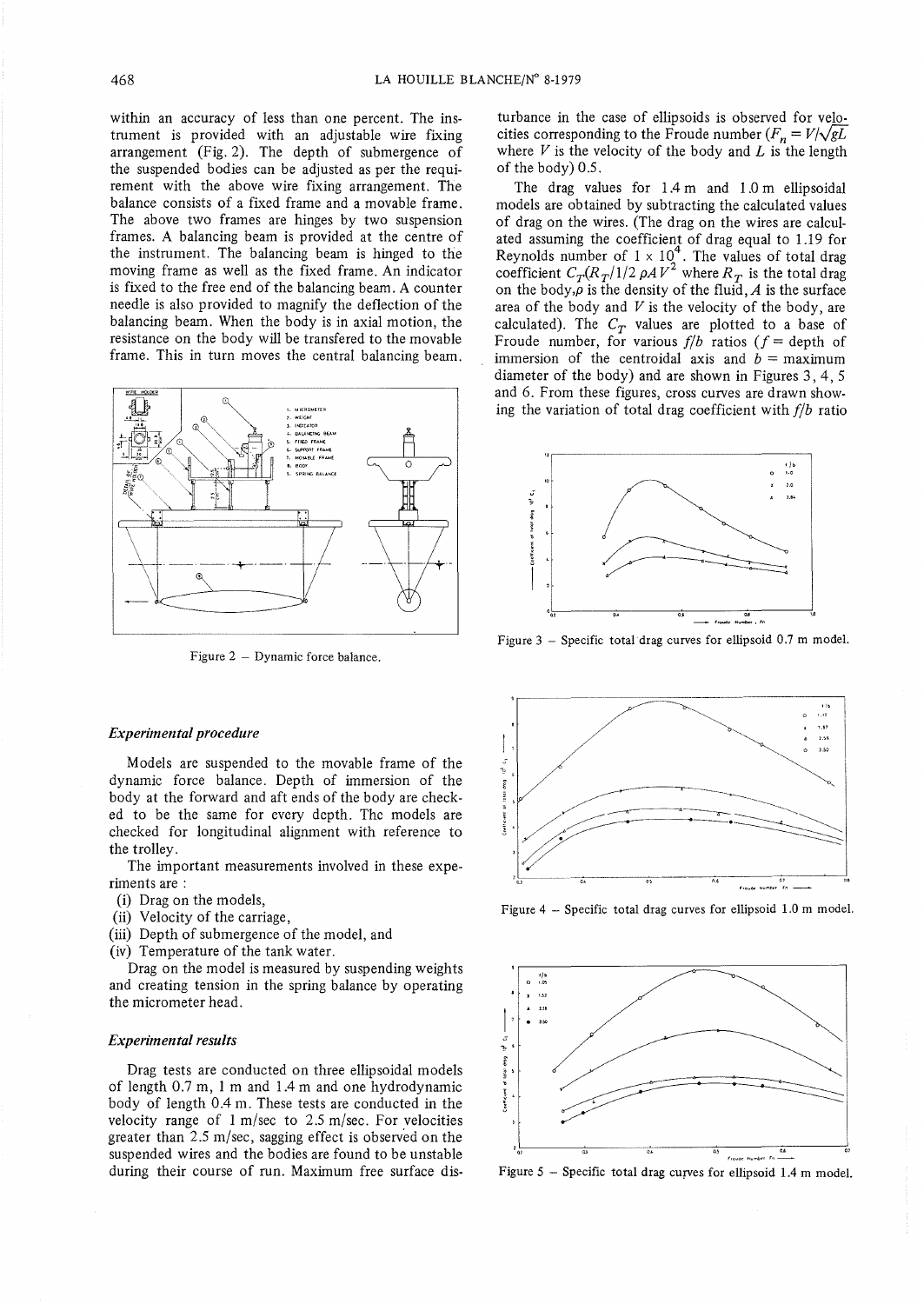for constant Froude numbers and are shown in Figures 7, 8, 9 and 10. All these curves show that  $C_T$  rapidly decreases up to  $f/b$  ratio equal to 4, and later the curves are asymptotic.



Figure  $6$  - Specific total drag curves for 0.4 m hydro-dynamic body.



Figure 7 - Variation of specific total drag with  $f/b$ .



Figure 8 - Variation of specific total drag with  $f/b$ .



Figure 9 - Variation of specific total drag with  $f/b$ .



Figure  $10$  – Variation of specific total drag with  $f/b$ .

The following assumptions are made in the subsequent analysis of the experimental results.

(i)  $C_T = C_V + C_w$  i.e.

The total drag coefficient is equal to the sum of viscous drag coefficient,

$$
C_V \left( = \frac{R_V}{1/2 \rho A V^2} \right), \text{ and wave drag coefficient,}
$$
  

$$
C_W \left( = \frac{R_W}{1/2 \rho A V^2} \right), \text{ where } R_V \text{ and } R_W \text{ are the}
$$

viscous drag and wave drags respectively.

(ii) The asymptotic values of drag coefficients at  $f/b = 4.5$  are taken as the viscous drag coefficients in conformity with the work of Weinblum [4].

# *Discussion of the experimental results*

From the Figures 6, 7 and 8 it can be seen that the coefficient of wave drag increases with the Froude number up to a value of 0.5, for depths of immersion *flb* less than 4. It attains a maximum value in the Froude number range of 0.5 to 0.55, and starts falling thereafter. This behaviour is independent of depth of submergence. The total drag coefficient with free surface interference attains a maximum value for a particular Froude number.

A very interesting and important result is observed in the case of Hydrodynamic body. This body is not symmetric about the mid section, and the length to maximum diameter ratio is 4, maximum diameter is at  $1/3$  of the length. From the Figure 9 it can be seen that the maximum free surface disturbance for different depths of immersion do not occur at a single value of Froude number. Maximum wave effect on the body depends upon Froude number as well as depth of immersion.

## *Comparison of theoretical and experimental values*

From Figures Il, 12 and 13 it can be seen that the theoretical and experimental values of the wave drag agree well at higher Froude numbers. In the Froude number range 0.4 to 0.8 for a given *flb* value, as the model size increases the deviation of the experimental values from the theoretical values is less. At lower Froude number 0.4 the deviation is nearly 80 %. At Froude number 0.6 the deviation is between 8 % and 24%.